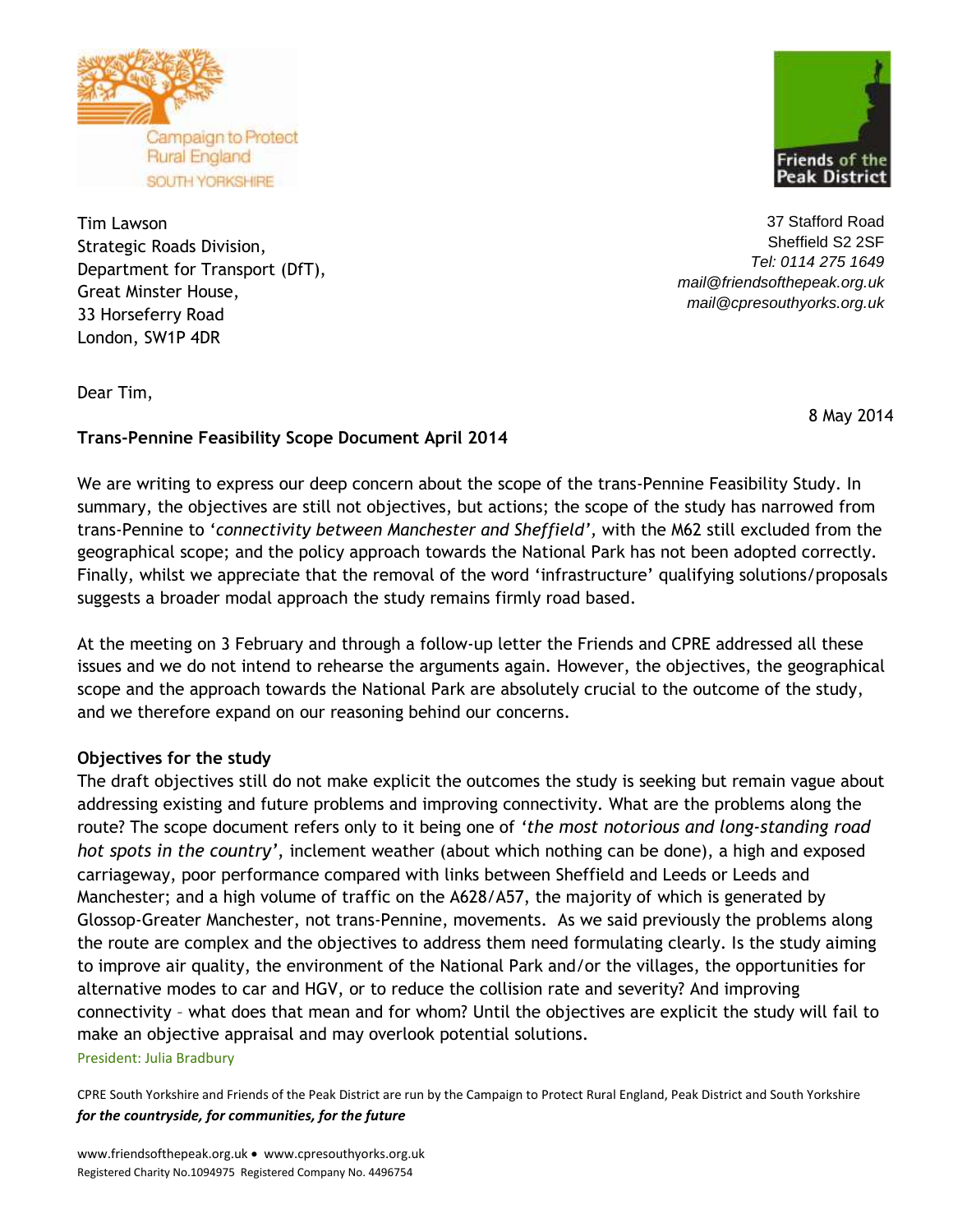For example, as we propose below, the protection and enhancement of the National Park must be a core objective for the Feasibility Study. In order to achieve that a package of sustainable transport measures that reduces cross-Park traffic is required. HGVs crossing the Park create a considerable adverse impact and could be diverted off the A628T and onto the motorway network around the Park using a weight restriction. Alternatively, the A628T could be de-trunked and a local charging scheme applied. MTRU (Metropolitan Transport Research Unit) who undertook a more detailed assessment of removing the HGVs from the A628T concluded that '*the benefits of such a proposal would justify the costs even without taking the special quality of the area into account. In these circumstances a more detailed proposal should be worked up for assessment and consultation*<sup>1</sup> .' We urge DfT to clarify the study objectives in order that potential sustainable solutions such as this are not overlooked.

# **M62 must be included in the scope of the trans-Pennine study**

The M62 must be included in the scope of the trans-Pennine study because of the close interaction between it and the A628T. The general public, from commuters and lorry drivers to holiday makers, frequently make choices of route between the A57, the A628T and the M62, as witnessed by a number of on-line forums<sup>2</sup>. The Highways Agency is well aware of this interaction. It included the M62 in the traffic modelling assessment of the A57/A628T Mottram-Tintwistle bypass in 2007 and made the relationship between the routes explicit through its A57/A628/A616 Strategy Summary (attached) sent to us following a FoI request in 2010. In paragraph 1.3 of this document the inter-relationship between the routes is made plain.

*'The route (A628T) caters for the distribution of local traffic as well as being an important national route for strategic long distance east-west journeys, as it is an alternative trans-Pennine route to the M62 for traffic in the south of the NW and Y&H regions';* and again in para 2.1 *'the route provides a strategic alternative to the M62 crossing of the Pennines'.*

The interaction of traffic with the two routes also complicates traffic management on the A628T. Currently traffic flows along the route have remained stable over the last 20 years because of the constraints within the villages of Mottram and Hollingworth. In 2007 the Highways Agency traffic modelling for the Mottram-Tintwistle bypass found that bypassing that constraint increased traffic by 40% along the A628T, of which a substantial proportion was due to drivers changing route from the M62<sup>3</sup>. It is therefore essential that, as well as the A57, the M62 must be included in any study of trans-Pennine traffic.

# **National Park policy**

l

We welcome the recognition of the National Park designation in the scope document but the National Planning Policy Framework 2012 (NPPF)<sup>4</sup> is not guidance but policy. Furthermore, the scope document makes no mention of the presumption against major road building within the Park and for reduction of traffic impacts and removal of cross-Park traffic as in Defra's National Parks Circular<sup>5</sup> and the Peak District National Park Authority's Core Strategy (adopted 2011). The South Pennines Route Based Strategy

<sup>2</sup> <http://forums.moneysavingexpert.com/showthread.php?t=4225841>

- <http://www.sheffieldforum.co.uk/archive/index.php/t-534261.html>
- <http://singletrackworld.com/forum/topic/commuting-from-sheffield-to-manchester> <http://www.trucknetuk.com/phpBB/viewtopic.php?f=2&t=107798>
- <http://www.caravantalk.co.uk/community/topic/79271-woodhead-pass-a628/>

<http://www.trucknetuk.com/phpBB/viewtopic.php?f=2&t=94305>

 $3$  A57/A628 Mottram Tintwistle Bypass and A628/A616 Route Restraint Measures Forecasting Report, Highways Agency, 2007

4 National Planning Policy Framework, para 115-116

<sup>&</sup>lt;sup>1</sup> CPRE lorry control proposal on the A628; Assessment by MTRU, July 2005.

 $^5$  English National Parks and the Broads, UK Government Vision and Circular, Defra 2010, para 85